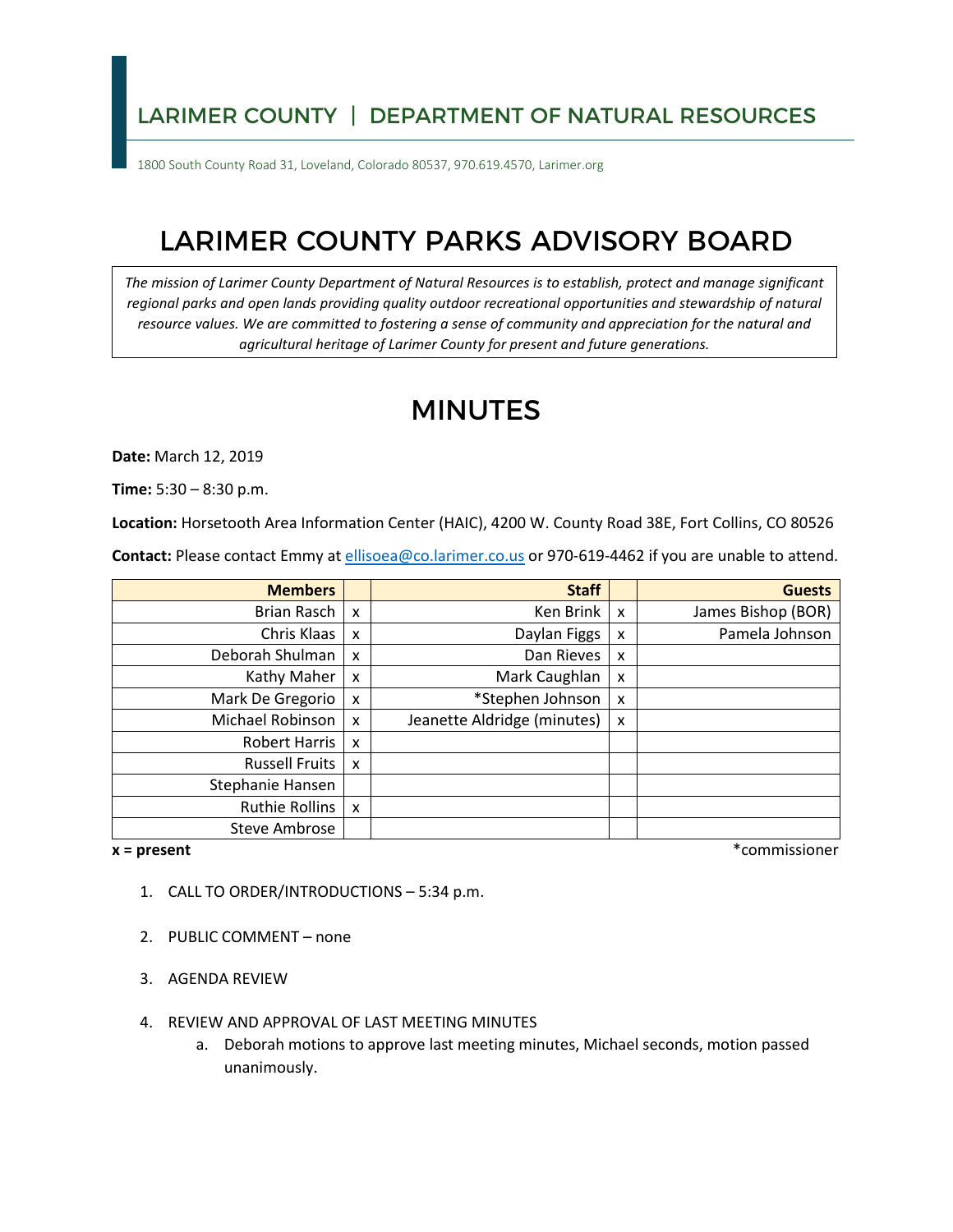- 5. INFORMATION & ANNOUNCEMENTS
	- a. Natural Resource events for this month: See [http://www.larimer.org/naturalresources.](http://www.larimer.org/naturalresources)
	- b. To sign up for Parks Advisory Board minutes, go to [http://larimer.org/subscriptions.cfm,](http://larimer.org/subscriptions.cfm) enter your email, click 'Subscribe,' and then check the 'Parks Advisory Board' box.
	- c. Trail runner who killed attacking mountain lion spoke at press conference on Feb.  $14<sup>th</sup>$ .
	- d. Reception held on Feb. 21<sup>st</sup> to honor Visual Artist of the Year, Amelia Furman, where she discussed her mixed-media painting "Wild Bones."
	- sites available. e. Hermit Park had a limited reopening on Friday, March  $1<sup>st</sup>$  with a handful of walk-in tent
- 6. UPDATES & REPORTS
	- a. Park District updates and reports Dan/Mark
	- b. DBB fee update Daylan
		- i. Daylan met with City of Loveland staff for discussion of DBB management, hope to have plan by end of year, may request funding from Loveland City Council or ongoing management problems. Becoming a regional issue, co-managing site Open Lands Advisory Council per discussions with Loveland staff. About 30% of visitors are from outside Larimer County, regional attraction, many coming from Weld and Boulder counties. Will keep PAB up to date. Forthcoming news article featuring maintenance issues at DBB may help educate the public about with partners will be valuable.
	- c. E-bike discussion/update Ken
		- statutes allow LC to make rules in outdoor recreation areas, unanimous votes since first implemented, different trails may warrant different regulations. Can i. Regulation making process started in May/June of 2018, in-depth process, State across boards in favor. Some controversy exists, group requesting further consideration on e-bike decision. Working with partners on these decisions for consistency, looking at regional areas for their management policies and studies. Dynamic and complicated topic, partners have changed some decisions be great option for first responders.
- 7. DISCUSSION ITEMS
	- noted that Kathy would show Dan the exact spot. a. Kathy relayed request from Native Plant Society to not mow particular embankment at Pinewood Reservoir until fall due to attractive plant species at that location. It was
- 8. ACTION ITEMS
- 9. U.S. BUREAU OF RECLAMATION UPDATE (James Bishop)
	- projections from Northern's Annual Operating Plan, HT will likely not be as high this a. BOR received \$200k grant from DOI for boat inspection stations, LC will match \$50k. LC will be sending design invite to BOR and Northern soon. HT fill level update using

This meeting will be recorded and archived according to law. Votes require a quorum. Public can view agenda and minutes at: [http://legacy.larimer.org/boards/minutes/parks\\_advisory\\_board.cfm](http://legacy.larimer.org/boards/minutes/parks_advisory_board.cfm)